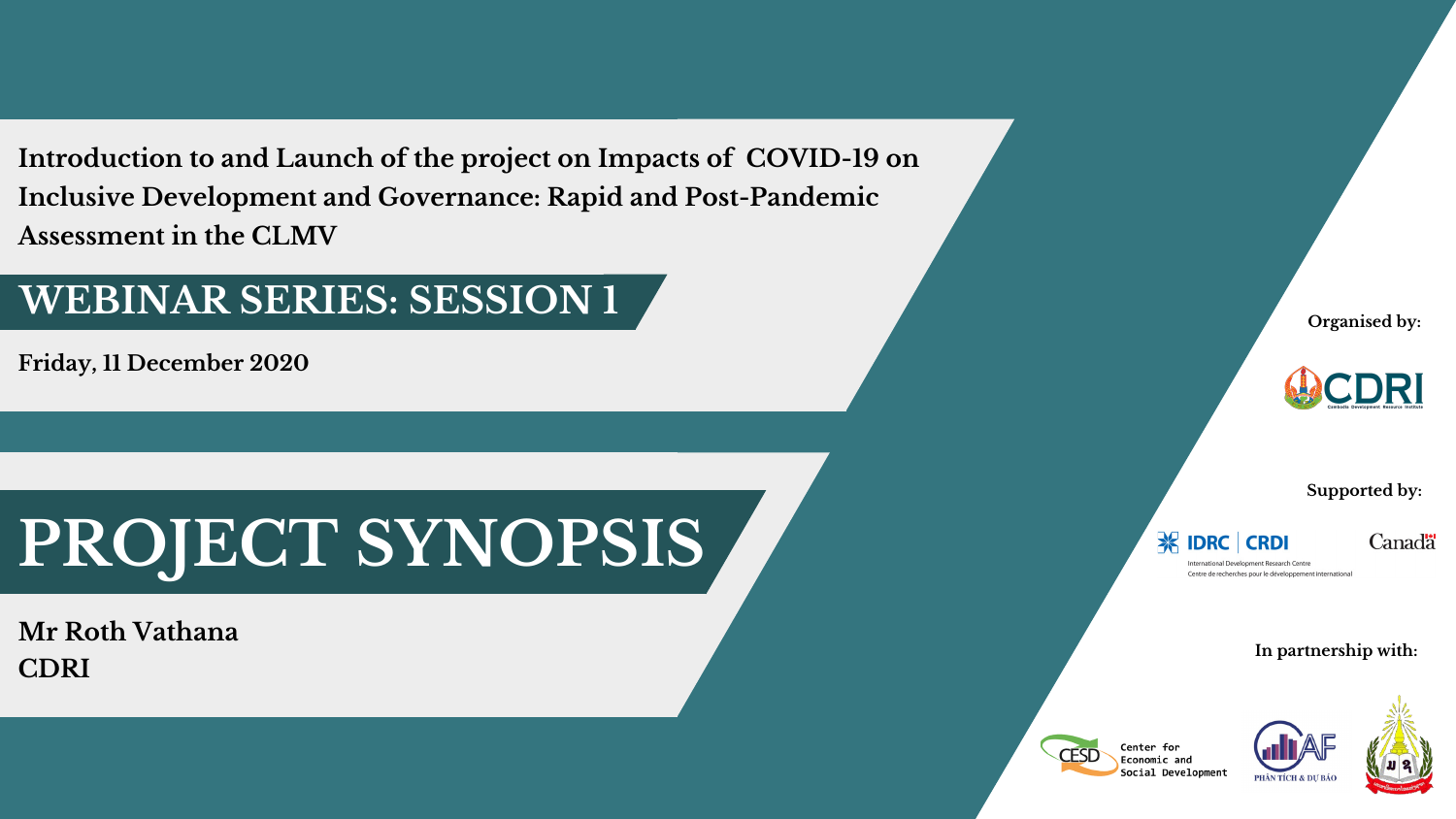## (1) to provide a rapid- and post-assessment of socio-economic impacts of the COVID-19 pandemic;

(2) to contribute to efforts of monitoring recovery from the pandemic; and

(3) to enhance partnerships and cooperation among research institutions in the CLMV.

## **Objectives of the project are:**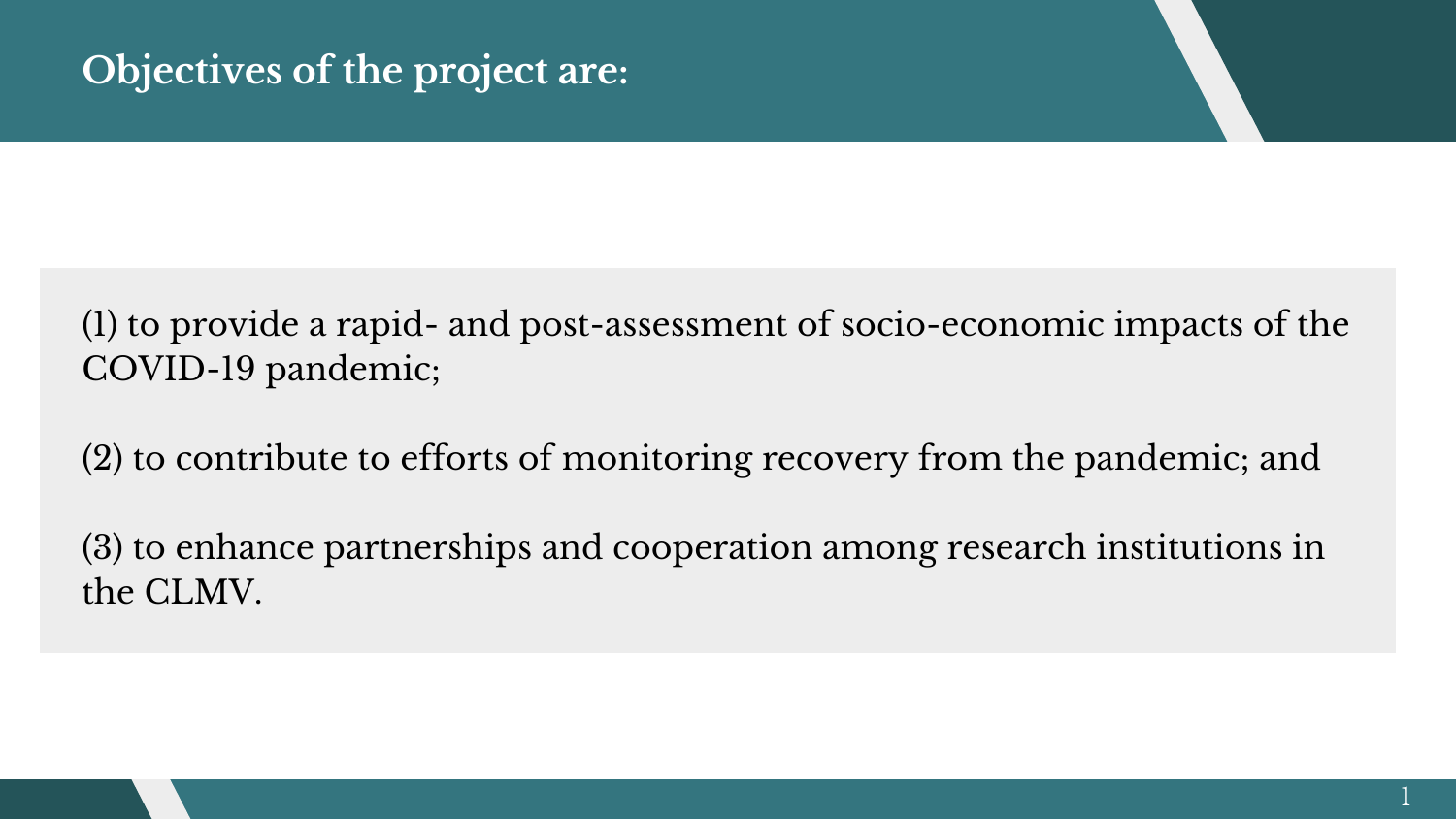- RQ1: To what extent fiscal and monetary policies the government can/should adapt and adopt to respond and mitigate risks posed by COVID-19? To what extent are these policies gender sensitive?
- RQ2: How does the gendersensitive and inclusive economy pathway look like in the Greater Mekong Subregion countries?
- RQ3: What is the impact of COVID-19 on cross-border trade and investment? And how does it affect supply chains (domestic, regional and/or global)?
- RQ1: How does the COVID-19 pandemic affect micro, small and medium enterprises?
- RQ2: What is the impact of COVID-19 on women ' s employment, income, labour mobility and unpaid care work?
- RQ3: What are the options for immediate employment and social policy responses in supporting workers, mostly female and informal, and MSMEs in the fight against COVID-19?



### Pillar 1: **Macro-economic responses**

### Pillar 2: **Social protection and micro, small and medium enterprises**



## **Gender mainstreaming in all level of analysis will be central.**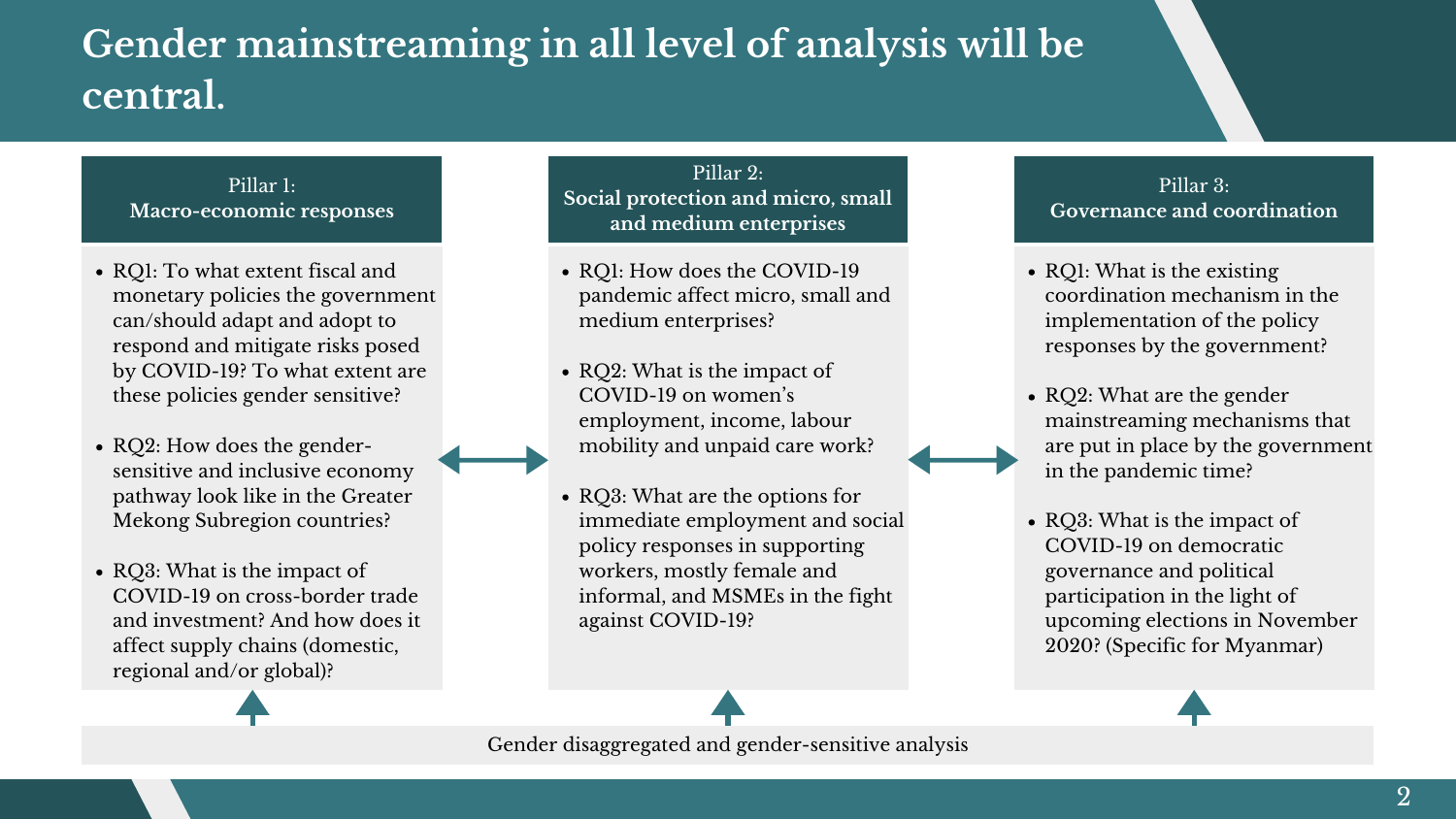



**The analysis will also be sectoral focus giving a certain level of flexibility to country teams.**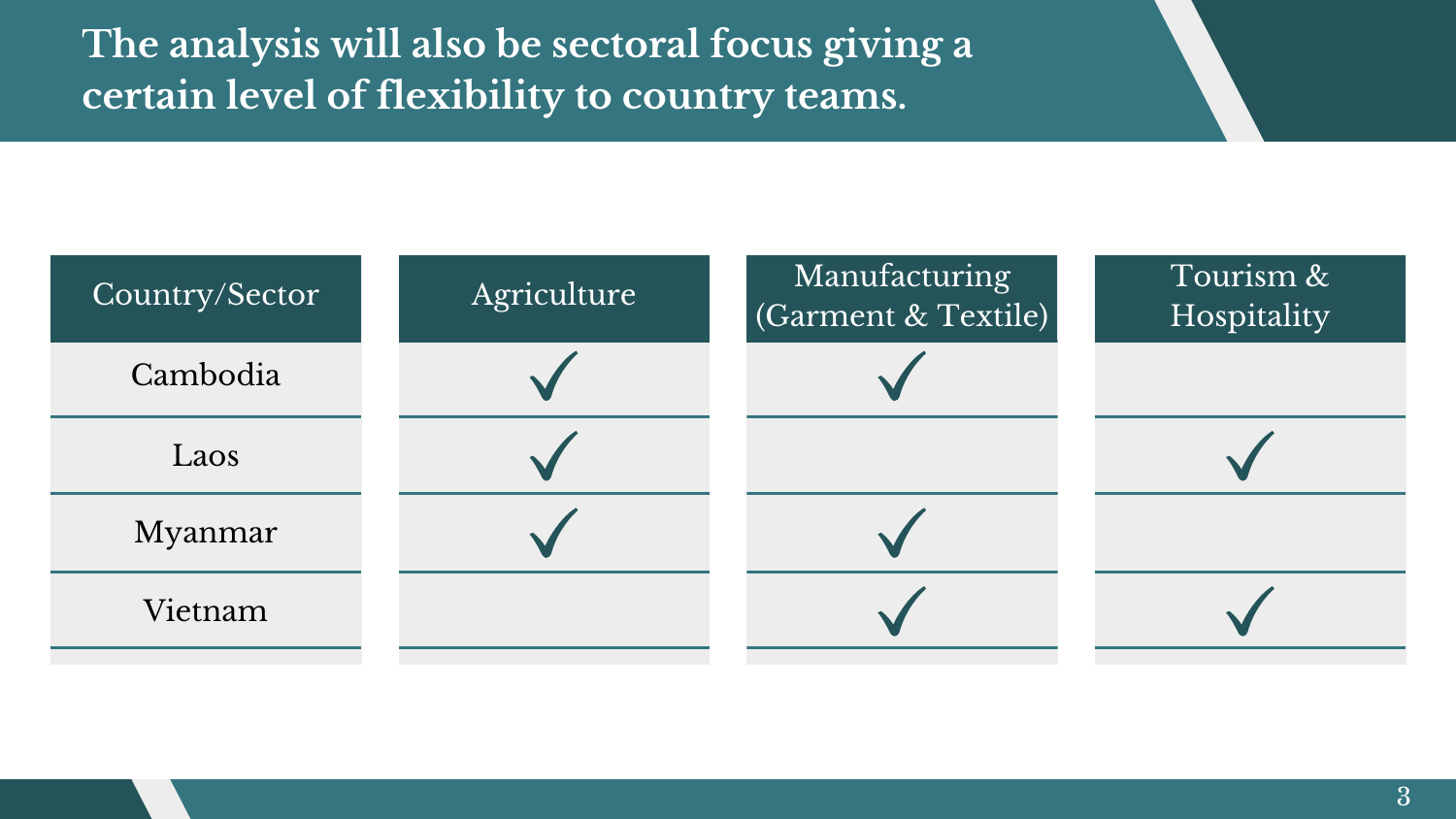| Income<br>and employment                                                             | • Changes in household<br>consumption and income                      | • Changes in type and<br>sector of employment                       | • Formal and informal<br>re-employment                           | • Reskilling and<br>upskilling |              |
|--------------------------------------------------------------------------------------|-----------------------------------------------------------------------|---------------------------------------------------------------------|------------------------------------------------------------------|--------------------------------|--------------|
| <b>Business</b>                                                                      | • Sales                                                               | • Revenues                                                          |                                                                  |                                |              |
| Food<br>security                                                                     | • Changes in consumption<br>and nutrition                             |                                                                     |                                                                  |                                |              |
| Education<br>and health                                                              | • Children education                                                  | • Issues and challenges<br>on e-learning                            | • Anxiety and mental<br>pressure                                 |                                |              |
| Remittances                                                                          | • Intensity of urban-rural<br>migration                               | • Amount and frequency<br>of remittances                            | • Employment at home<br>town                                     |                                |              |
| Social<br>protection                                                                 | • Access to government relief program during the<br>COVID-19 pandemic |                                                                     | • Access to other social<br>support                              |                                |              |
| Copping<br>strategy                                                                  | · Savings                                                             | • Access to informal social<br>network and capital                  | • Reduced consumption                                            | • More migration               | · Borrowings |
| Intra-household relation and<br>resource allocation (before)<br>and during COVID-19) | • Time use for unpaid care<br>work                                    | • Resource controls<br>between female and male<br>household members | • Resource distribution<br>(education, health)<br>and nutrition) | • Decision making<br>process   |              |

## **Multi-stakeholder approach is adapted with the following indicators:**